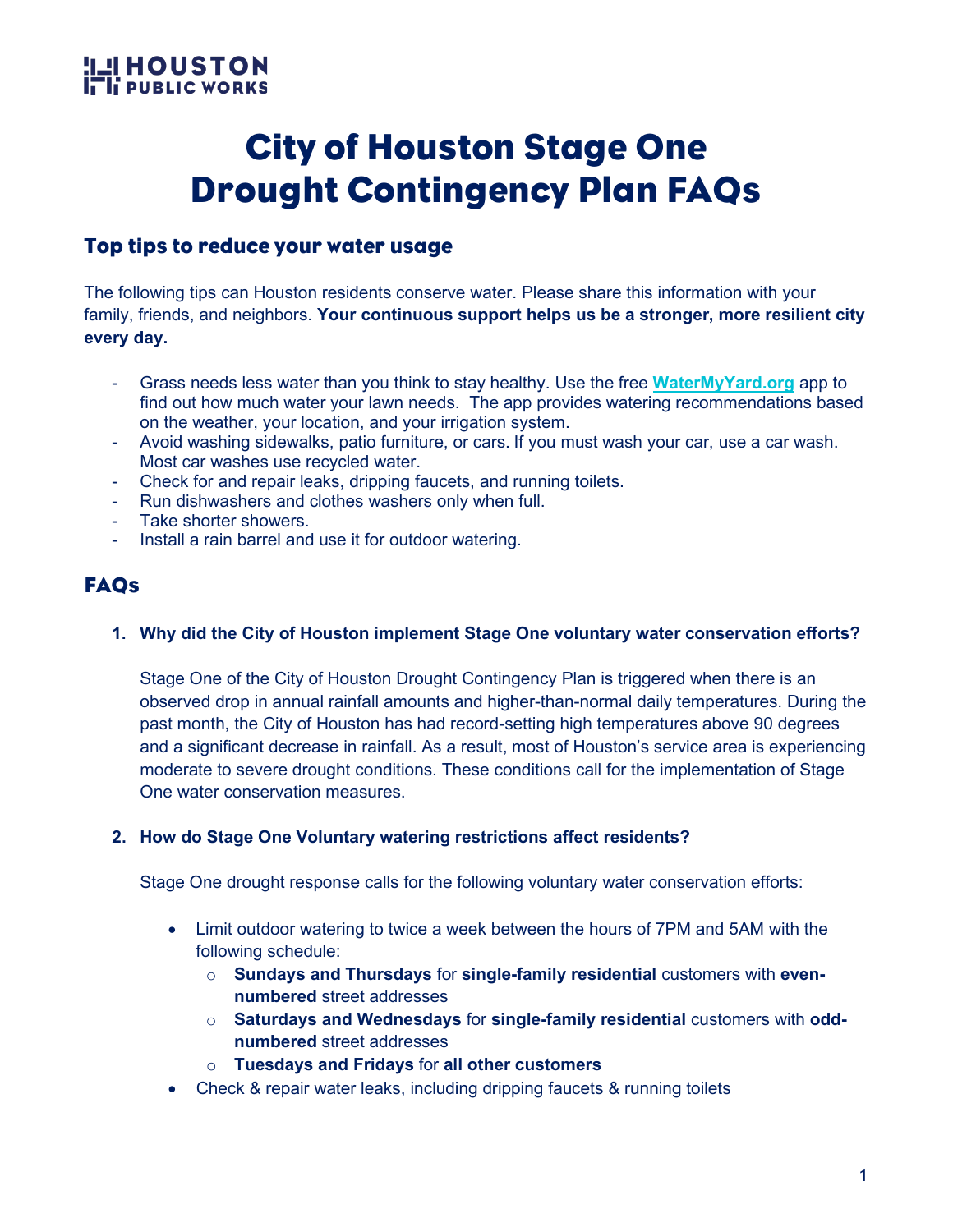# **ILI HOUSTON**<br>**I<sub>T</sub> I<sub>I</sub> PUBLIC WORKS**

• Check sprinkler heads to make sure water is not spraying into the street or directly into a storm drain and/or gutters

#### **3. Can I be fined if I water on the wrong day and time?**

Stage One watering restrictions are voluntary. Residents will not be fined or receive violations for not properly following the watering schedule. However, if the City of Houston implements Stage Two of the Drought Contingency Plan watering restrictions become mandatory and can result in a fine.

#### **4. Are there any watering methods that are allowed at any time or on any day?**

Yes, you can use a handheld garden hose to water your flower beds and/or trees that may require additional watering outside the City's irrigation schedule.

#### **5. How do watering restrictions apply to gated homeowner's associations (HOAs) which are all on a master meter?**

Follow the schedule according to the individual address of each home. The master water bill address should be used to determine the schedule for watering of all common areas of the community.

#### **6. What if my homeowner's association (HOA) has watering requirements or is not following the recommended watering restrictions?**

Notify your HOA about the City's watering restrictions and share the **[current press release](https://l.facebook.com/l.php?u=https%3A%2F%2Fbit.ly%2Fstageonedrought2022%3Ffbclid%3DIwAR1R3U7v7Tfis6VUVUxNyyAgxBu0NoeDtcsQ8ldJFu8IuKNy8Me7Ia9vwQ0&h=AT3eDOYORHHgc71h71rEkXgbjk6gClirDn-g-Odk06RL2aE2t0B122-M_PL-6aoIN5A4MQPk8AhQZTx9aK5zg1GVJvEG4HJ0M88hJdxbUGvN3Yi3J0C12SaZ3VQHFG3AUA&__tn__=-UK-R&c%5b0%5d=AT3wD0Zfae7i7UltJTAob6mjnb2x4S2NZBmNl2wyjVAqMjPEfXTFQ-zjceRQJpBrFgExH7LF8zi8TYVQiyZVk2bZY8PGxyjiU4pbOhMbxzXCsaKF-MsjU9emjfKzpo2Fx-_J8MHmW4AqF2SrlfmVgvJizsGAFgMN0KoiZ3E17M98As2bq7CfRmjCPcq5Cfd1qY9j_oOD)**. If the issue continues, please contact the Water Program's team at **[WaterConservation@houstontx.gov](mailto:WaterConservation@houstontx.gov)**. They will reach out to your HOA to provide guidance.

#### **7. Do water restrictions apply in Houston's Extra-Territorial Jurisdiction?**

Water restrictions apply to all retail customers who receive a water bill from the City of Houston and all wholesale treated water customers.

#### **8. How do I track my current water usage?**

Sign up for the City's Water Consumption Awareness Program at **[www.houstonwater.org](http://www.houstonwater.org/)** so you can track and understand your water usage. Through this program, customers can access their water usage information and set leakage alerts.

#### **9. How much should I water my lawn? Am I overwatering?**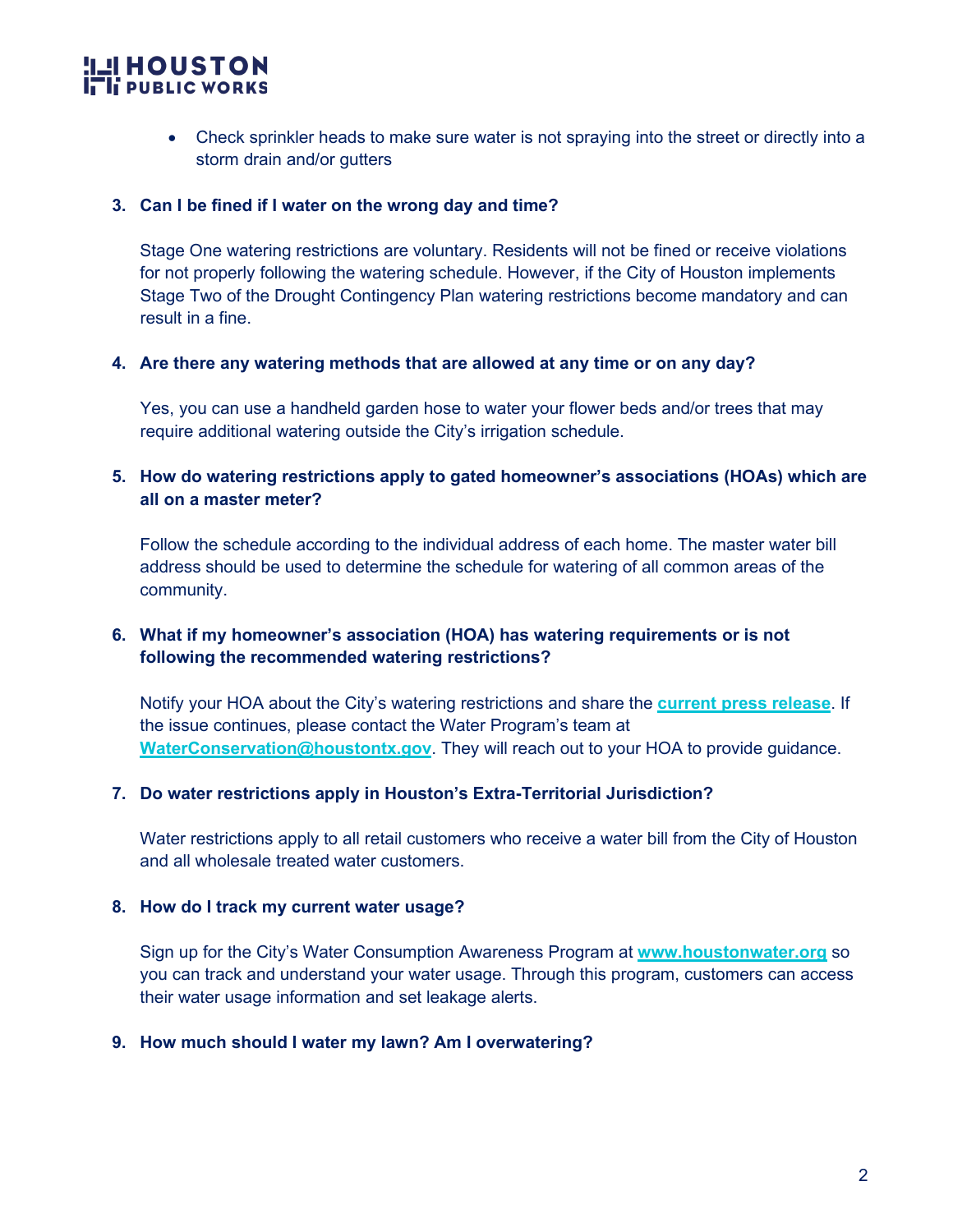# **ILI HOUSTON**<br>**I<sub>T</sub> I<sub>I</sub> PUBLIC WORKS**

Grass needs less water than you think to stay healthy. During Stage One, it is recommended to not water more than 1 hour per day for hose-ended sprinklers and 40 minutes for automatic irrigation systems (following the watering schedule).

For free, tailored recommendations, use the **WaterMyYard.org** app. This tool provides watering recommendations based on the weather, your location, and your irrigation system.

#### **10. How do I know if I have any leaks inside my house?**

Check for dripping faucets and running toilets. Inspect toilets for silent leaks by putting food coloring in the toilet tank. If colored water leaks into the toilet bowl before flushing, this indicates you have a leak that needs to be repaired.

#### **11. How do I know if I have any leaks outside my house?**

Look for water visibly leaving your property or flowing into the street or gutters. When in doubt call an irrigation expert.

#### **12. Where can I find a copy of the City's Drought Contingency Plan?**

The City of Houston Drought Contingency Plan can be found on the water conservation webpage at **[www.publicworks.houstontx.gov/waterconservation](http://www.publicworks.houstontx.gov/waterconservation)**.

#### **13. What would trigger the City of Houston to implement Stage Two of the Drought Contingency Plan?**

The City of Houston will implement Stage Two of the Drought Contingency Plan if the mayor finds one or more of the following conditions exist that may impact all or a portion of the city's water supply system:

- Combined total storage of surface water supply is less than 24 months, based on a calculated projection of monthly production of city water that includes historic production and information provided by customers.
- Combined total storage of surface water supply is less than 16 months, based on a calculated projection of current water production for the most recent 24-hour period.
- Current water production is 80 percent of the available treatment capacity.
- Loss of approximately 20 percent of available treatment capacity.
- Water pressure readings of 45 pounds per square inch or less throughout all or material portions of the city's treated water distribution system.

#### **14. How else can I help conserve water?**

 $\circ$  Turn off the water when you are not using it (e.g., while brushing teeth, scrubbing hands, or shaving).